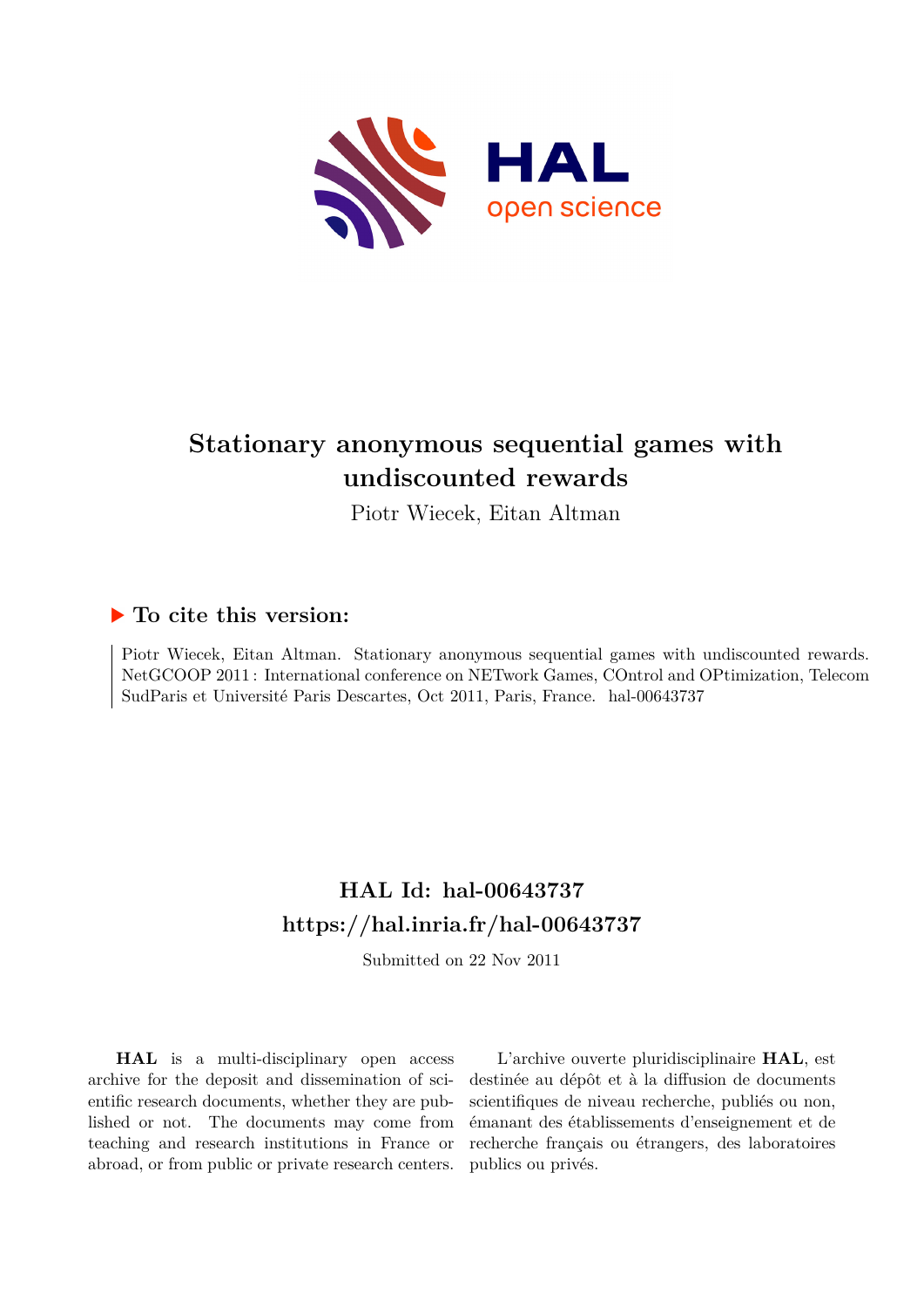# Stationary anonymous sequential games with undiscounted rewards

Piotr Wiecek

Institute of Mathematics and Computer Science Wrocław University of Technology Wybrzeże Wyspiańskiego 27 50-370 Wrocław, Poland Email: Piotr.Wiecek@pwr.wroc.pl

*Abstract***—Stationary anonymous sequential games with undiscounted rewards are a special class of games that combines features from both population games (infinitely many players) with stochastic games. We extend the theory for these games to the cases of total expected cost as well as to the expected average cost. We show that equilibria in the anonymous sequential game correspond to the limit of equilibria of related finite population games as the number of players grow to infinity. We provide many examples to illustrate our results.**

#### I. INTRODUCTION

Games with a continuum set of atomless (or infinitesimal) players have since long ago been used to model interactions involving a large number of players in which the action of a single player has a negligible impact on the utilities of other players. In road traffic engineering, for example, this was already formalized by Wardrop [15] in 1952 to model the choice of routes of cars where each driver, modeled as an atomless player, minimizes its expected travel delay. In Wardropt's model, there may be several classes of players, each corresponding to another origin-destination pair. The goal is to determine what fraction of each class of players would use the different possible paths available to that class. The equilibrium is known to behave as the limit of the equilibrium obtained in a game with finitely many players, as their number tends to infinity [8]. It is also the limit of some dynamic games in which randomness tends to average away as the number of players increase [4].

Another class of games that involves a continuum of atomless player is the evolutionary games, in which pairs of players that play a matrix game are selected at random, see [11]. The objective is again to predict the fraction of the population (or of populations in the case of several classes) that play each possible action at equilibrium. A Wardrop type definition of equilibrium can be used, although there has been a particular interest in a more robust notion of equilibrium strategy, called a Evolutionary Stationary Strategy (we refer the reader to [5], [14]).

In both games described above, the playert's type is fixed, and the action of the players determine directly their utilities.

Extensions of these models are needed whenever the player's class may change randomly in time, and when the Eitan Altman

INRIA 2004 Route des Lucioles, P.B. 93 06902 Sophia Antipolis Cedex, France Email: Eitan.Altman@sophia.inria.fr

utility of a player depends not only on the current actions of players but also on future interactions. The class of the player is called its individual state. The choice of an action by a player should then take into account not only the game played at the present state but the future state evolution. We are interested in particular in the case where the action of a player not only impacts the current utility but also the transition probabilities to the next state.

In this paper we study this type of extension in the framework of the first type of game, in which a player interacts with infinitely number of other players. (In the road traffic context, the interaction is modeled through link delays each of which depends on the total amount of traffic that uses that link.) We build upon the framework of sequential anonymous games, introduced by B. Jovanovic and R.W. Rosenthal in 1988 in [9]. In that work, each playert's utility is given as the expected discounted utility over an infinite horizon. Our contribution in this paper is to solve the cases of expected average utility and of the total expected utility which have remained open ever since 1988.

Similar extensions have been proposed and studied for the framework of evolutionary games in [1], [2]. The analysis there turns out to be simpler since the utility in each encounter between two players turns out to be bilinear there. In [16] we have already used the framework of anonymous sequential games to study a power control problem. Our work was restricted to the total expected cost criteria where as in this paper we focus in particular on the expected average cost, which, to the best of our knowledge, has not been stuied before.

The structure of the paper is as follows. Section II presents the model and introduces in particular the expected average and the total expected cost criteria. Several theoretical are stated without proof at the end of the section. We then study in detail a stochastic maintenantce game (Section III) which is followed by a concluding paragraph.

#### II. THE MODEL

The anonymous sequential game is described by the following objects: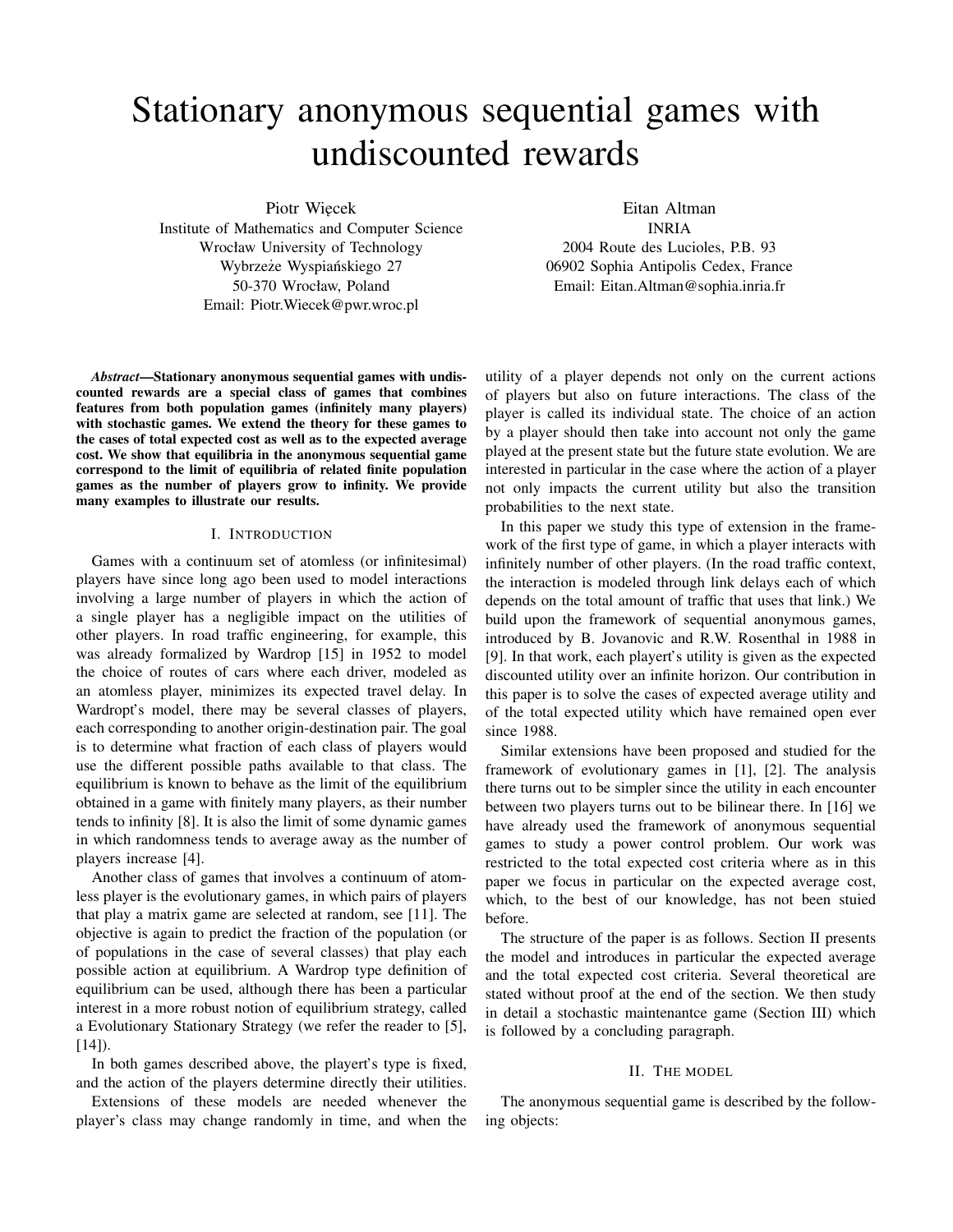- <sup>∙</sup> We assume that the game is played in discrete time, that is  $t \in \{1, 2, ...\}$ .
- <sup>∙</sup> The game is played by an infinite number (continuum) of players. Each player has his own private state  $s \in S$ , changing over time. We assume that  $S$  is a finite set.
- The global state,  $\mu^t$ , of the system at time t, is a probability distribution over  $S$ . It describes the proportion of the population, which is at time  $t$  in each of the individual states. We assume that each player has an ability to observe the global state of the game, so from his point of view the state of the game at time  $t$  is<sup>1</sup>  $(s_t, \mu^t) \in S \times \Delta(S).$
- The set of actions available to a player in state  $(s, \mu)$  is a nonempty set  $A(s, \mu)$ , with  $A := \bigcup_{(s,\mu) \in S \times \Delta(S)} A(s, \mu)$ – a finite set. We assume that the mapping  $\overrightarrow{A}$  is an upper semicontinuous function.
- Global distribution of the state-action pairs at any time  $t$ is given by the measure  $\tau^t \in \Delta(S \times A)$ . The global state of the system  $\mu^t$  is a marginal of  $\tau^t$  on S.
- An individual's immediate reward at any stage  $t$ , when his private state is  $s_t$ , he plays action  $a_t$  and the global state-action measure is  $\tau^t$  is  $u(s_t, a_t, \tau^t)$ . It is a (jointly) continuous function.
- <sup>∙</sup> The transitions are defined for each individual separately with the transition function  $Q : S \times A \times \Delta(S \times A) \rightarrow$  $\Delta(S)$  which is also a (jointly) continuous function. We would write  $Q(\cdot | s_t, a_t, \tau^t)$  for the distribution of the individual state at time  $t + 1$ , given his state  $s_t$ , his action  $a_t$  and the state-action distribution of all the players.
- The distribution of the global state at time  $t + 1$  will be given by  $\Phi(\cdot|\tau^t) = \sum_{s \in S} \sum_{a \in A} Q(\cdot|s, a, \tau^t) \tau_{sa}^t$ .

any function  $f : S \to \Delta(A)$  is called a *stationary policy*. If for a given measure  $\mu$  on S it satisfies supp $f(s) \subset A(s, \mu)$ for every  $s \in S$ , we call it  $\mu$ *-feasible*. We denote the set of stationary policies in our game by  $\mathcal{U}$ , and the set of  $\mu$  feasible stationary policies by  $\mathcal{U}^{\mu}$ .

#### *A. Average reward*

We define the *long-time average reward* of a player using stationary policy f when all the other players use policy q and the initial state distribution (both of the player and his opponents) is  $\mu^1$ , to be

$$
J(\mu^1, f, g) = \limsup_{T \to \infty} \frac{1}{T} E^{\mu^1, Q, f, g} \sum_{t=1}^T u(s_t, a_t, \tau^t)
$$

Further, we define a stationary strategy f and a measure  $\mu \in$  $\Delta(S)$  to be an equilibrium in the long-time average reward game if  $f \in \mathcal{U}^{\mu}$ , for every other stationary strategy  $g \in \mathcal{U}^{\mu}$ ,

$$
J(\mu, f, f) \ge J(\mu, g, f)
$$

and if  $\mu^1 = \mu$  and all the players use policy f then  $\mu^t = \mu$ for every  $t \geq 1$ .

<sup>1</sup>Here and in the sequel for any set B,  $\Delta(B)$  denotes the set of all the finite-support probability measures on  $B$ . In particular, if  $B$  is a finite set, it denotes the set of all the probability measures over  $B$ .

*Remark 1:* The definition of the equilibrium used here differs significantly from that used in [9]. There the equilibrium is defined with respect to the solution of some dynamic programming. Our definition directly relates it to the cost functionals.

#### *B. Total reward*

To define the total reward in our game let us distinguish one state in S, say  $s_0$  and assume that  $A(s_0, \mu) = \{a_0\}$ independently of  $\mu$  for some fixed  $a_0$ . Then *total reward* of a player using stationary policy  $f$  when all the other players apply policy  $q$  and the initial distribution of the states of his opponents is  $\mu$ , while his own is  $\rho^1$  is defined in the following way:

$$
\overline{J}(\rho^1, \mu^1, f, g) = E^{\rho_1, \mu_1, Q, f, g} \sum_{t=1}^{\mathcal{T}-1} u(s_t, a_t, \tau^t),
$$

where  $\mathcal T$  is the moment of first arrival of the process  $s_t$  to  $s_0$ . We interpret it as the reward accumulated by the player over whole of his lifetime. State  $s_0$  is an artificial state (so is action  $a_0$ ) denoting that a player is dead.  $\mu^1$  is the distribution of the states across the population when he is born, while  $\rho^1$  is the distribution of initial states of new-born players. The fact that after some time the state of a player can become again different from  $s_0$  should be interpreted as that after some time the player is replaced by some new-born one.

The notion of equilibrium for the total reward case would be slightly different from that for the average cost. We define a stationary strategy f and a measure  $\mu \in \Delta(S)$  to be in equilibrium in the total reward game if  $f \in \mathcal{U}^{\mu}$ , for every other stationary strategy  $g \in \mathcal{U}^{\mu}$ ,

$$
\overline{J}(\rho,\mu,f,f) \ge \overline{J}(\rho,\mu,g,f),
$$

where  $\rho = Q(\cdot|s_0, a_0, \tau(f, \mu))$  and  $(\tau(f, \mu))_{sa} = \mu_s(f(s))_a$ for all  $s \in S$ ,  $a \in A$ , and if  $\mu^1 = \mu$  and all the players use policy f then  $\mu^t = \mu$  for every  $t > 1$ .

*Remark 2:* Note that although we assume that our anonymous game is symmetric, we can easily introduce asymmetry in our model. Namely, if we divide  $S$  into a (finite) number of subsets  $S<sup>i</sup>$  such that under any policy it is impossible to move from one  $S^i$  to another one, we can model asymmetric anonymous game with a finite number of "types" (corresponding to different sets of individual states  $S<sup>i</sup>$  of the players. All of the results proved in the next sections remain true for this asymmetric version of the model, although the proofs of some of them may be slightly more involved in that case.

#### *C. Assumptions*

We introduce below some assumptions that will be used later.

The following assumptions will be used in Section II-D:

**(A1)** The set of individual states of any player  $S$  can be partitioned into two sets  $S_0$  and  $S_1$  such that for every stateaction distribution of all the other players  $\tau \in \Delta(S \times A)$ :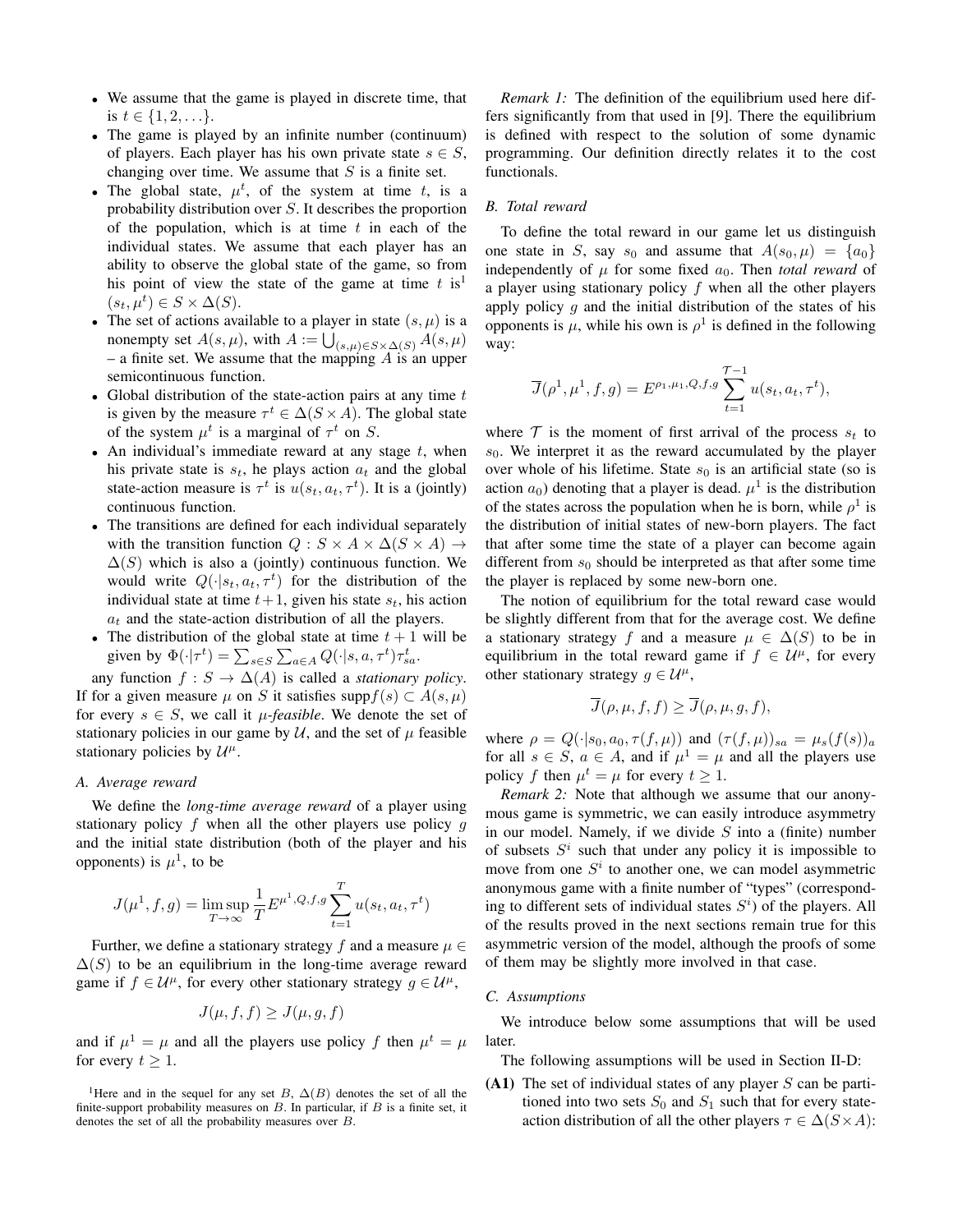- (a) All the states from  $S_0$  are transient in the Markov chain of individual states of a player using any  $f \in$  $\mathcal{U}.$
- (b) The set  $S_1$  is strongly communicating.
- **(A2)** For any  $f \in \mathcal{U}$  and  $\tau \in \Delta(S \times A)$  the Markov chain of individual states of an individual using  $f$  when the state-action distribution of all the other players is  $\tau$  is aperiodic.

Assumption (A1) appears often in the literature on Markov decision processes with average cost and is referred to as "weakly communicating" property, see e.g. [12], chapters 8 and 9.

*Remark 3:* A set  $S$  is called communicating if for any pair of states there exists a pure stationary policy and an integer  $r$  such that the probability of reaching the second state from the first one in  $r$  step is strictly positive. If  $S1$  is strongly communicating then it is communicating [13]. The converse need not hold (indeed the set  $S_0$  can be communicating too but it is not strongly communicating). However, due to the assumption that  $S_0$  is transient under all stationary policies,  $S_1$  is closed (in the sense that it is impossible to leave it), and is thus strongly communicating (see [13]). See also [3].

The following assumptions will be used in Section II-D:

- **(T1)** There exists a  $p_0 > 0$  such that for any fixed state-action measure  $\tau$  and under any  $\tau_s$ -feasible stationary policy f the probability of getting from any state  $s \in S \setminus \{s_0\}$ to  $s_0$  in  $|S| - 1$  steps is not smaller than  $p_0(\tau)$ .
- **(AT1)**  $Q(\cdot|a, s, \tau) = Q(\cdot|a, s)$  for all  $\tau \in \Delta(S \times A)$  and  $A(\cdot, \mu) = A(\cdot)$  for all  $\mu \in \Delta(S)$ .

This kind of assumption appears also in a recent paper [6] on stochastic games with a finite number of players and average reward.

#### *D. Existence of equilibrium*

We briefly state some theoretical results whose proof is omitted.

*Theorem 1:* Every anonymous sequential game with total reward satisfying (T1) has a stationary equilibrium.

*Theorem 2:* Every anonymous sequential game with longtime average payoff satisfying (A1) and (A2) has a stationary equilibrium.

Our game is the mean field limit of some games with a finite number  $n$  of players. This is summarized in the following.

*Theorem 3:* Suppose  $(f, \mu)$  is an equilibrium in either average reward anonymous game satisfying (A1), (A2) and (AT1) or total reward anonymous game satisfying (T1) and (AT1). Then for every  $\varepsilon > 0$  there exists an  $\overline{n}_{\varepsilon}$  such that for every  $n \geq \overline{n}_{\varepsilon}$  (f,  $\mu$ ) is a weak equilibrium in the *n*-person counterpart of this anonymous game.

The proofs of the above Theorems as well as further stronger results will be available at the home page of the second author.

#### *E. Games with linear utility*

Let  $K = (S \times A)$ . Let  $\mathbf{u}(\tau)$  be a column vector whose entries are  $u(k, \tau)$ . We consider in this section then special case that  $u(k, \tau)$  is linear in  $\tau$ .

Equivalently, there are some vector  $\mathbf{u}^1$  over K and a matrix **u**<sup>2</sup> of dimension  $|K| \times |K|$  such that

$$
\mathbf{u}(\tau) = \mathbf{u}^1 + \mathbf{u}^2 \tau
$$

Similarly, we assume that the transition probabilities are linear in  $\tau$ . Then the game becomes equivalent to solving a symmetric bilinear game. Linear complementarity formulation can be used and solved using Lemke's algorithm.

#### III. A MAINTENANCE-REPAIR EXAMPLE

#### *A. The Model*

Each car among a large nuber of cars is supposed to drive one unit of distance per day. A car is in one of the **individual states** good (g) and bad (b). When a car is a bad state then it has to go through some maintenance and repair actions and cannot drive for some (geometrically distributed) time.

A single driver is assumed to be infinitesimaly "small" in the sense that its contribution to the congestion experienced by other cars is negligible.

We assume that there are two types of behaviors of drivers. Those that drive gently, and those that take risks and drive fast. This choice is modeled mathematically through **two actions:** aggressive  $(\alpha)$  and gentle  $(\gamma)$ . An aggressive driver is assumed to drive  $\beta$  times faster than a gentle driver.

**Utilities** A car that goes  $\beta$  time faster than another car, traverses the unit of distance at a time that is  $\beta$  times shorter. Thus the average daily delay it experiences is  $\beta$  times shorter. We assume that at a day during which a car drives fast, it spends  $1/\beta$  of the time that the others do. It is then reasonable to assume that the contribution to the total congestion is  $\beta$ times lower than that of the other drivers. More formally, let f be a delay function. Then the daily congestion cost  $D$  of a driver is given as

$$
u(g, \alpha, \tau) = u(g, \gamma, \tau) / \delta
$$
  

$$
u(g, \gamma, \tau) = -\eta (\tau(g, \gamma) + \tau(g, \alpha) / \beta))
$$

For the state  $b$  we set simply

$$
u(b, a, \tau) = -1
$$

which represents a penalty for being in an non-operational state. It does not depend on  $a$  nor  $\tau$ .

**Transition probabilities:** We assume that transitions from g to b occur due to collisions between cars. Further assume that the collision intensity between a car that drives at state  $q$ and uses action  $a$  are linear in  $\tau$ . More precisely,

$$
Q(b|g,a,\tau)=c_a^\gamma\tau(g,\gamma)+c_a^\alpha\tau(g,\alpha).
$$

We naturally assume that  $c_{\alpha}^a > c_{\gamma}^a$  for  $a = \alpha, \gamma$  and that  $c_a^{\alpha} > c_a^{\gamma}$  for  $a = \gamma, \alpha$ . If a driver is more aggressive than another one, or if the rest of the population is more aggressive then the probability of a transition from  $g$  to  $b$  increases. We rewtite the above as

$$
Q(b|g, a, \tau) = c_a \cdot \tau(g, .)
$$